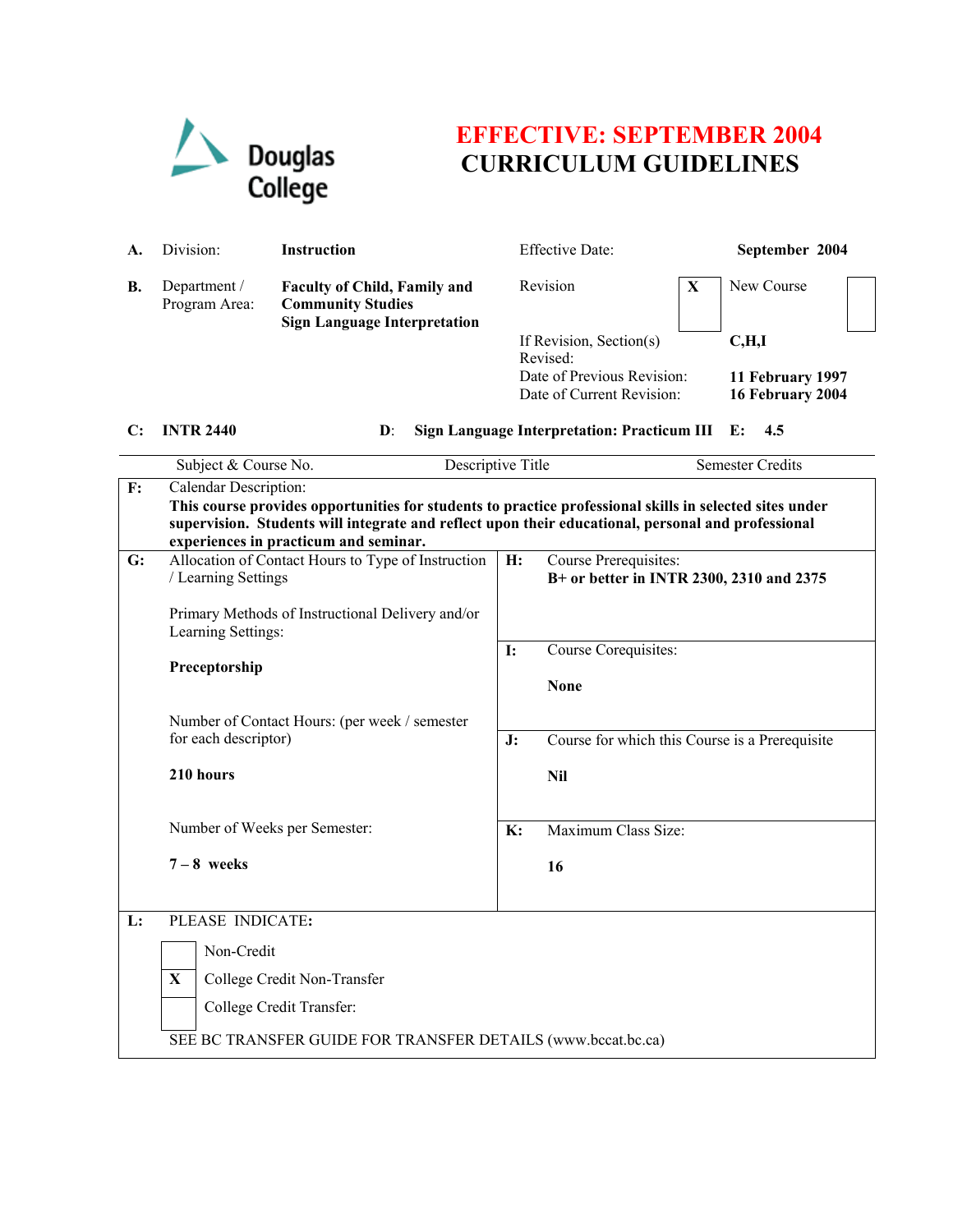| M:             |                                                                                                                                                                                                                                                        | Course Objectives / Learning Outcomes                                                                                                                                                                                                                                                                                                                               |  |  |  |
|----------------|--------------------------------------------------------------------------------------------------------------------------------------------------------------------------------------------------------------------------------------------------------|---------------------------------------------------------------------------------------------------------------------------------------------------------------------------------------------------------------------------------------------------------------------------------------------------------------------------------------------------------------------|--|--|--|
|                |                                                                                                                                                                                                                                                        |                                                                                                                                                                                                                                                                                                                                                                     |  |  |  |
|                |                                                                                                                                                                                                                                                        |                                                                                                                                                                                                                                                                                                                                                                     |  |  |  |
| N:             | Course Content: The following global ideas guide the design and delivery of this course:                                                                                                                                                               |                                                                                                                                                                                                                                                                                                                                                                     |  |  |  |
|                | Global ideas that guide the design and delivery of the course.                                                                                                                                                                                         |                                                                                                                                                                                                                                                                                                                                                                     |  |  |  |
|                | 1.<br>Interpreting is a complex task requiring sophisticated language skills and rapid mental<br>processing which allows an individual to comprehend and analyze an incoming message<br>in order to produce an equivalent message in another language. |                                                                                                                                                                                                                                                                                                                                                                     |  |  |  |
|                | 2.                                                                                                                                                                                                                                                     | Technical proficiency must be balanced with a professional demeanour, ethical decision<br>making, a caring attitude, tolerance for a wide range of behaviour and cultures, and<br>respect for the rights of others including their right to self-determination.                                                                                                     |  |  |  |
|                | 3.                                                                                                                                                                                                                                                     | Classroom practice can enhance the development of these complex skills to some extent, but<br>actual field practice is mandatory for total integration. Practice interpreting in real settings<br>provides opportunities for students to integrate theory, interpretation, cultural and linguistic<br>mediation, ethical decision making, and interpersonal skills. |  |  |  |
|                | 4.                                                                                                                                                                                                                                                     | Learning to integrate all of these tasks is enhanced when the student works in the field under the<br>supervision of an instructor and field supervisor.                                                                                                                                                                                                            |  |  |  |
|                | 5.                                                                                                                                                                                                                                                     | Reflection, evaluation, and integration of self critique and collegial feedback form the basic on-<br>going professional development regarding skills, interpersonal expertise, attitude and other<br>observable behaviours.                                                                                                                                        |  |  |  |
| $\mathbf{O}$ : |                                                                                                                                                                                                                                                        | Methods of Instruction                                                                                                                                                                                                                                                                                                                                              |  |  |  |
| P:             |                                                                                                                                                                                                                                                        | Textbooks and Materials to be Purchased by Students                                                                                                                                                                                                                                                                                                                 |  |  |  |
|                | <b>T.B.A.</b>                                                                                                                                                                                                                                          |                                                                                                                                                                                                                                                                                                                                                                     |  |  |  |
| Q:             |                                                                                                                                                                                                                                                        | Means of Assessment: This course will conform to Douglas College policy regarding the number and<br>weighting of evaluations.                                                                                                                                                                                                                                       |  |  |  |
|                | Selection of evaluation and assessment tools for this course will be based on:                                                                                                                                                                         |                                                                                                                                                                                                                                                                                                                                                                     |  |  |  |
|                | 1.                                                                                                                                                                                                                                                     | Adherence to college evaluation policy regarding number and weighting of evaluations, i.e. a<br>course of three credits or more should include at least five separate evaluations.                                                                                                                                                                                  |  |  |  |
|                | 2.                                                                                                                                                                                                                                                     | A combination of evaluation instruments that includes opportunities for students to demonstrate<br>different ways of knowing, i.e. oral, individual, group, narrative, research.                                                                                                                                                                                    |  |  |  |
|                | 3.                                                                                                                                                                                                                                                     | A developmental approach to evaluation that is sequenced and progressive.                                                                                                                                                                                                                                                                                           |  |  |  |
|                | 4.                                                                                                                                                                                                                                                     | Evaluation being used as a teaching and learning tool for both students and instructors.                                                                                                                                                                                                                                                                            |  |  |  |
|                | 5.                                                                                                                                                                                                                                                     | Commitment to student participation in evaluation through such processes a self and peer<br>evaluation, participation in instrument design and program/instructor evaluation.                                                                                                                                                                                       |  |  |  |
|                | This is a mastery/non-mastery course.                                                                                                                                                                                                                  |                                                                                                                                                                                                                                                                                                                                                                     |  |  |  |